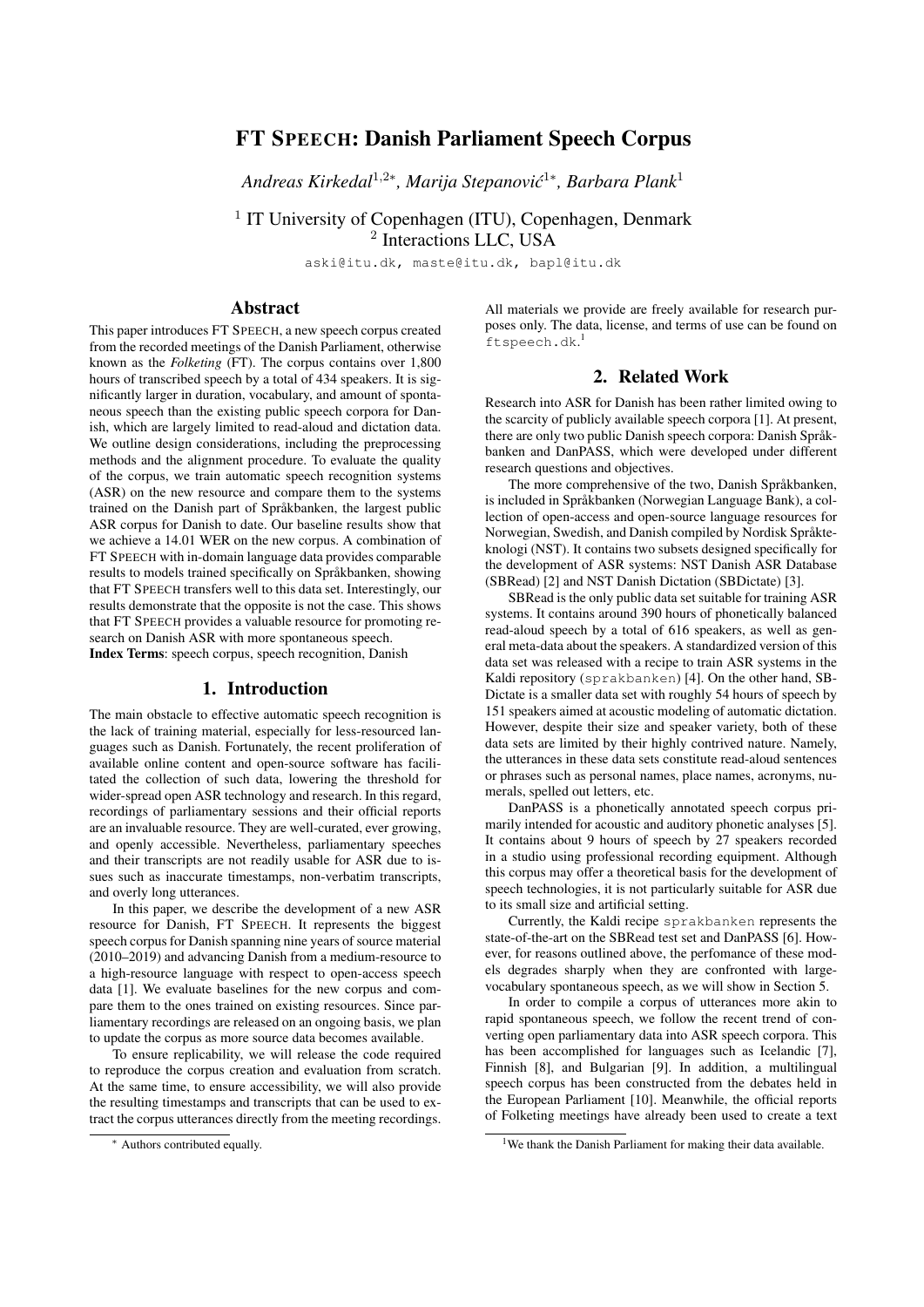corpus released within CLARIN [11] and proved invaluable for multiple research disciplines [12, 13, 14].

In constructing FT SPEECH, we follow a procedure similar to the one used to create LibriSpeech [15]. Other influential work on automatic alignment methods in the creation or correction of speech corpora includes [16, 17, 18, 19].

## 3. Corpus Preparation and Alignment

This section presents the corpus preparation and alignment procedures, including the description of the raw source data, audio and text preprocessing, lexicon creation, and alignment.

#### 3.1. Source Data Description

FT SPEECH was created from the recordings of Danish parliamentary sessions and their annotated reports, which are freely available on the Folketing's official website:  $ft$ .dk. The audio recordings are available in two formats: MP3 (audio only) and AAC (as part of the audio and video stream container MP4).

The sessions used to create the corpus include 1,003 meetings of the Parliament recorded in the period from October 5, 2010 (first video broadcast) until December 20, 2019 (last meeting in 2019). This amounted to about 4,960 hours of recorded audio material featuring 447 different speakers.

The reports of the parliamentary meetings are transcribed and published by the Office of the Folketing Hansard. Each report contains a comprehensive account of all parliamentary activities in the course of one meeting, including near-verbatim transcripts of the speeches by Members of Parliament (MPs) accompanied by their corresponding metadata, such as the speaker's name, role, and political affiliation, as well as the approximate start and end timestamps of the speech.

The reports are released online as XML and PDF documents. Initially, only a preliminary version is released while the report is still subject to revision. From this point forward, it can take up to several months until the final version is published. During this period, the reports, and, in particular, the speech transcripts may undergo a number of modifications to ensure adherence to the formal guidelines established by the Presidium of the Danish Parliament. Therefore, the speeches are not transcribed strictly verbatim, but are instead adapted into standard written form by omitting speech disfluencies, correcting factual errors and slips of the tongue, and adding context to ensure the transcripts reflect the intentions of the speaker clearly and accurately [20].

In addition to prescribing documentation guidelines, the Presidium also enforces observance of parliamentary etiquette, which mandates decorum and the use of formal and respectful language in the Parliament. Some of the official rules state that the MPs must be addressed as either *Mr.* or *Ms.* followed by their full name, while the Ministers must be addressed with their minister titles. Furthermore, the MPs may not interject, applaud, express disapproval, or otherwise make noise during speeches and debates $2$  [12]. This makes the FT meetings well-suited for the extraction of speaker-annotated monologues used in ASR research and development. However, the recordings still occasionally contain an audible level of spoken background noise.

The speakers come from different administrative regions of Denmark, as well as the two autonomous territories within the Kingdom of Denmark: Greenland and the Faroe Islands. Although some of the speakers may be native speakers of other local languages or dialects, the official language of the Parliament is Danish. In particular, since the linguistic register is strictly formal, while the topics discussed are primarily concerned with social, political, economic, and legal matters, the idiolects used in the Parliament converge on Standard Danish. The manner of delivery ranges from read or rehearsed to spontaneous speech.

The main challenges of converting this kind of raw data into a corpus suitable for ASR stem from: 1) the inaccuracy of the timestamps indicating the beginning and end of speeches in the reports by up to 30 seconds, 2) discrepancy between the written transcripts and the actual speeches, 3) presence of background noise in the audio data, and 4) use of lossy compression formats (MP3 and AAC) to encode the audio data.

#### 3.2. Audio and Text Preprocessing

First, we downloaded the audio recordings of all FT meetings available on the official website up to and including December  $2019<sup>3</sup>$  All the recordings were in the MP3 format with a bitrate of 128 kbit/s. Their duration ranged from 5 minutes to 16 hours (mean  $\approx$  5 h, SD  $\approx$  3 h).

We began the audio processing by extracting the left channel stream from the stereo recordings. This was an arbitrary decision since the two channels were identical. The mono recordings were left unchanged at this stage. Next, we converted the selected single-channel MP3 recordings to WAV using a 16 bit linear PCM sample encoding (PCM\_S16LE) sampled at 16 kHz. Finally, to extract speeches by single speakers, we segmented the obtained WAV files according to the timestamps and speaker names provided in the annotated meeting reports in the XML format.<sup>4</sup> To ensure the speaker names in the annotations referred to unique individuals, we cross-checked them with the biographies of past and present MPs available on the official website. $5$  This procedure resulted in 414K speeches whose duration ranged from less than 1 second to 15 minutes (mean  $\approx 40.1$  s,  $SD \approx 63.68$  s). However, most speeches did not perfectly align with their corresponding transcripts due to the inaccuracy of the timestamps in the XML annotations, which is one of the issues we try to overcome with the alignment procedure outlined in Section 3.4

As stated earlier, the textual transcripts of the speeches were extracted from the XML documents containing the reports of the FT meetings. Their preprocessing involved expanding all common abbreviations, numbers, dates, and symbols, as well as removing all punctuation, capitalization, and unspoken parenthetical remarks and references.

#### 3.3. Alignment Lexicon

The lexicon used for alignment was produced by concatenating the vocabulary created from the preprocessed transcripts of FT speeches with the sprakbanken lexicon containing all words from the SBRead train set. This yielded around 233K unique words (types). Their pronunciations were generated using eSpeak NG,<sup>6</sup> a multilingual rule-based grapheme-tophoneme converter and speech synthesizer. We stripped these pronunciations off all stress, vowel length, and stød markers. We also made the pronunciations of foreign words consistent

<sup>5</sup>URLs to the biographies of FT MPs in Danish and English: https://www.ft.dk/da/medlemmer

https://www.thedanishparliament.dk/en/members

<sup>6</sup>https://github.com/espeak-ng/espeak-ng

<sup>&</sup>lt;sup>2</sup>A parliamentary debate is a sequence of monologues on the same topic.

<sup>3</sup>URL to the video and audio recordings:

ft.dk/da/dokumenter/dokumentlister/referater <sup>4</sup>URL to XML transcripts of the proceedings:

ftp://oda.ft.dk/ODAXML/Referat/samling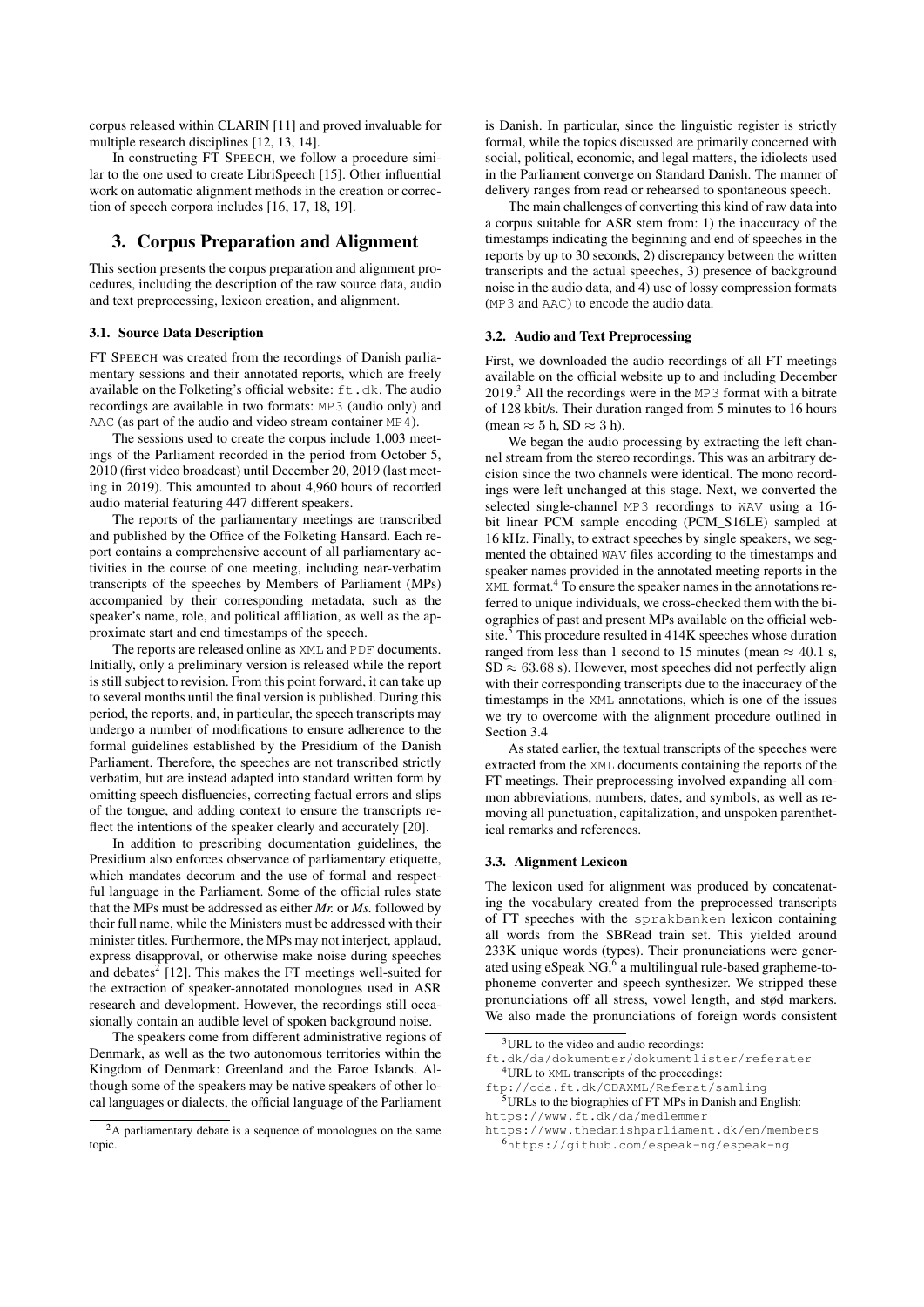Table 1: *Corpus partitions and their size in hours, total number of utterances, tokens, types, OOV tokens, and speakers. The speaker counts by gender are marked as F (female) and M (male). OOV tokens comprise all tokens whose types are not part of our ASR lexicon.*

| <b>Subset</b>               | <b>Hours</b>   | Utterances     | <b>Tokens</b>      | <b>Types</b>     | <b>OOV</b> tokens | Speakers $(F+M)$ |
|-----------------------------|----------------|----------------|--------------------|------------------|-------------------|------------------|
| train                       | 1.816.29       | 995,677        | 18.865.071         | 147.326          | 0                 | 374 (146+228)    |
| dev-balanced<br>dev-other   | 5.03<br>14.96  | 2.601<br>7.595 | 51.497<br>152.225  | 6.888<br>12.701  | 2,846<br>8.248    | $20(10+10)$      |
| test-balanced<br>test-other | 10.05<br>10.88 | 5.534<br>5.837 | 103.439<br>111.818 | 10.050<br>10.491 | 5,871<br>6,145    | $40(20+20)$      |
| total                       | 1.857.21       | 1.017.244      | 19.284,050         | 149.239          | 23.110            | 434 (176+258)    |

with the Danish phonetic alphabet in eSpeak, and manually added the unstressed forms of common function words.

### 3.4. Alignment Model

Because the FT meeting reports are not transcribed verbatim, we expect a large proportion of words in the aligned utterances to be misaligned. For instance, if a speaker mistakenly stated, *My uh party is against tax- taxation of the air used to to create soft ice*, but the party were, in fact, in favor of such taxation, the transcript would be edited by changing *against* to *for* and removing filler words (*uh*), restarts (*tax-*), and repetitions (*to*). In this example, if *against* were correctly recognized by an ASR system, the word would be misaligned because it did not match the transcript. For this reason, we need to extract verbatim transcriptions while allowing for word repetitions, restarts, and filler words that occur frequently in spontaneous speech. In our example, we would extract two segments: *My party is* and *taxation of the air used to create soft ice*.

First, we create a word alignment with a procedure similar to the one used in LibriSpeech.<sup>7</sup> To compare ASR hypotheses to transcripts, we decode the timestamp-segmented FT data with a speaker-independent GMM AM trained with boosted MMI on training data from sprakbanken. <sup>8</sup> We use standard MFCC features and a GMM AM because we expect better performance on data from a mismatched domain than with a DNN AM. The LMs used to generate the word alignment are trained on groups of utterances and the most frequent words in the FT data. We want to bias the LMs to the training utterances to find a tradeoff between accurate decoding of the verbatim segments and robustness to the text mismatch.

Next, we segment the utterances again and keep segments that start with a correctly recognized word and end with a misrecognized word (*against* in our example). If the segmentation algorithm classifies a misrecognized word as a word repetition such as *to*, the word is inserted into the reference and we do not split the segment. If segments contain silences longer than 0.3 seconds, they are split again. All ends of segments are extended in the audio and transcript to include the next word and to reduce edge effects in feature extraction from the core segment. The transcript is padded with a silence token such as  $\langle UNK \rangle$ unless the segment is at the utterance boundaries.

We restrict the utterances we include in the corpus to utterances with a duration ranging from 2 to 60 seconds to ensure they can be used to train AMs. As a result, we discard 487,938 utterances of which 1,320 were longer than 1 minute.

## 4. Corpus Description and Organization

Following the alignment, segmentation, and elimination of overly long or short utterances, the finished corpus, termed FT SPEECH, contains 1,017,244 utterances with a total duration of 1,857 hours produced by 434 speakers.

We partition this corpus into a training, development, and test set with no speaker overlap. To create the development and test set, we select the same number of male and female speakers with at least 150 utterances and 900 seconds per speaker, while trying to minimize training data loss.

Since the total duration per speaker varies significantly, it was impossible to create a speaker-balanced development or test set. Therefore, we decided to further partition both of these sets into two subsets: *balanced* and *other*. The balanced portions (*dev-balanced* and *test-balanced*) contain approximately equal amounts of speech per speaker. They were created by choosing a random sample of utterances from each speaker such that the total duration per speaker was 900 seconds and that the difference in the number of utterances per speaker was kept low. The other portions (*dev-other* and *test-other*) consist of the remaining utterances by the same speakers which had to be removed from the training data to avoid speaker overlap. Detailed statistics of the corpus and each of the partitions are shown in Table 1.

### 5. Speech Recognition Experiments

This section describes the ASR experiments conducted for the purpose of evaluating the new resource, FT SPEECH. We build two acoustic models: one trained on FT SPEECH train (FT AM) and the other on SBRead train data (SB AM), as well as two language models: one trained on FT text data (FT LMs) and the other on SBRead training transcripts (SB LMs), and subsequently evaluate their in-domain and out-of-domain combinations on three different test sets. Since SBRead is an established ASR corpus, we use the acoustic and language models trained on it as a reference point in our performance evaluation.

#### 5.1. Acoustic Models

We follow the sprakbanken recipe $9$  to train monophone and triphone segmentation GMM AMs [21] from scratch on FT SPEECH and generate an alignment to train an iVector model [22] for speaker adaptation of a Time-Delay Neural Network (TDNN) [23] AM. The only modification compared to the sprakbanken recipe is that we do not perform data augmentation with speed-perturbation on FT SPEECH because the size

<sup>&</sup>lt;sup>7</sup>Implemented in the script clean\_and\_segment\_data.sh in the Kaldi repository

<sup>&</sup>lt;sup>8</sup>Training scripts will be made available on ftspeech.dk.

<sup>&</sup>lt;sup>9</sup>The recipe can be found here: https://github.com/ kaldi-asr/kaldi/blob/master/egs/sprakbanken/s5/ run.sh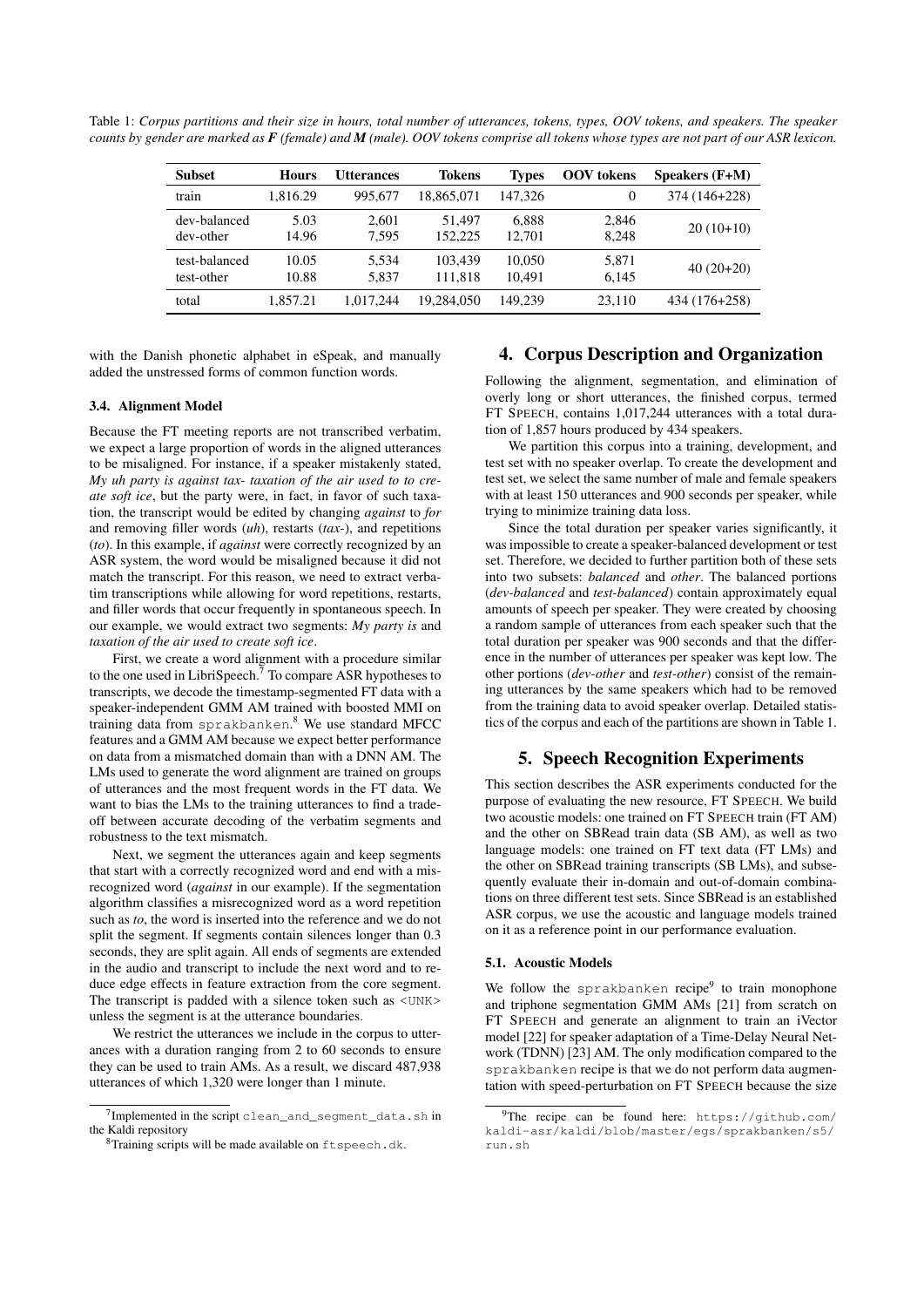of the training data is larger than the size of SBRead augmented with speed-perturbation. For SBRead, we use the training, development, and test split introduced in [6].

We train so-called *chain* TDNN AMs with the LF-MMI objective on FT SPEECH and SBRead. LF-MMI is a sequence discriminative training criterion that maximizes the log probability of the correct phone sequence [24]. We train the AMs for 4 epochs on minibatches of 128 chunks where each chunk contains 150 frames. The frames are 40-dimensional MFCC features. The feature frames are subsampled so we only train on every third frame, but we create different versions of the training data by shifting the frames by 1 and 2 frames to create 3 versions. The effect is that every training epoch corresponds to 3 epochs. We use HMMs with a single state rather than the classic 3-state topology because of the low frame rate.

The first layer of the TDNN stacks 3 frames and a 100 dimensional iVector and projects the supervector to a 450 dimensional vector with an affine transform. The remaining layers consists of an affine transform, ReLU activation and a *renorm* component which is a layernorm without the mean term. We use a learning rate that decays from 0.001 to 0.0001 during training and we clip parameters at a Frobenius norm of 2.0. All hyperparameters are copied from the sprakbanken recipe and are identical for the two AMs. Note that there are several important differences to the AM in [6] (see section 7.1).

#### 5.2. ASR Lexicon and Language Models

To create the lexicon for the ASR experiments, we reuse the alignment lexicon but remove all types that appear only in the preprocessed transcripts of speeches by the speakers placed in the FT SPEECH development and test sets.<sup>10</sup> With SRILM [25], we estimated several 3-gram and 4-gram LMs with Witten-Bell or Kneser-Ney smoothing on both text from the FT meeting reports and on the SBRead transcripts. Ultimately, we choose the trigram models with Witten-Bell smoothing, which we will refer to as FT LM and SB LM, for the final evaluation, as they achieve the best performance on their corresponding development sets. Before training, the transcripts were segmented into sentences using the spaCy sentence segmenter for Danish [26], and then preprocessed as described in Section 3.2.

## 6. Performance Evaluation

We use the standard word error rate metric (WER) to evaluate the performance. Our evaluation spans all four combinations of the two AMs and the two LMs (the lexicon is constant in all cases). We evaluate each of them on three test sets: SBRead test (introduced in [6] as SPTEST), SBDictate test (included in the original SBDictate data [3]), and FT SPEECH test-balanced (Table 1). The WER results for all combinations of AMs, LMs, and test data are shown in Table 2.

From Table 2, we can see that for FT SPEECH, the best WER of 14.01% is obtained with the in-corpus LM and AM. As expected, in-domain AM and LM combinations perform best in all in-domain settings (boldface in Table 2).<sup>11</sup> However, going across domains remains a challenge.

When the LM does not match the domain of the test set, WER rises by 5–14% absolute, presumably due to significant lexical differences between SBRead and FT SPEECH. As stated previously, a large number of SBRead utterances consist solely

Table 2: *WER performance of all four AM+LM combinations on three different test sets.*

| AM | <b>Test set</b>   | <b>SBLM</b> | <b>FT LM</b> |
|----|-------------------|-------------|--------------|
| SB | <b>SBRead</b>     | 8.81        | 15.98        |
|    | <b>SBDictate</b>  | 14.46       | 19.77        |
|    | FT SPEECH         | 37.52       | 23.86        |
| FT | <b>SBRead</b>     | 13.07       | 27.22        |
|    | <b>SBD</b> ictate | 20.71       | 33.73        |
|    | <b>FT SPEECH</b>  | 24.25       | 14.01        |

of either proper nouns, numerals, spelled out names, or imperative sentences, while some also contain articulated punctuation symbols used for modeling automatic dictation. These kinds of utterances, most of which were devised to increase phonetic diversity and type-to-token ratio, do not occur in FT SPEECH nor general spontaneous speech. For these reasons, SBRead is a less challenging resource, reflected in the lower WER (8.81).

We see a gap in performance when we fix the test set and LM, but replace the AM. This decrease in performance occurs as a result of the acoustic differences between the FT SPEECH and SBRead utterances, especially, the differences in the speech genre, recording environment and equipment, and audio encodings. Namely, SBRead was recorded in a quiet office and encoded in a lossless format, whereas FT SPEECH was recorded in the FT meeting chamber and encoded into a lossy format.

Most importantly, however, we observe that the combination of FT AM and SB LM evaluated on SBRead test achieves a WER of 13.07%, which is comparable to the results previously published on this test set (13.08–13.38% WER, presented in Table 7 in [6]). On SBDictate, it achieves a WER of 20.71 with FT AM+SB LM, which is 6.25% absolute WER off from in-domain data results. This means that the FT AM generalizes well to SBRead data, and it shows the benefit of the new corpus containing more spontaneous speech in a more realistic environment with disfluencies and background noise. Interestingly, the converse is not the case: the SB AM does not generalize to the FT SPEECH domain, resulting in the worst overall WER. This shows how poorly existing resources generalize, which further underlines the value of the proposed resource. While not strictly comparable, our WER results on FT are in similar ranges to related work on Icelandic, another Northern Germanic language, were a WER of 14.76% was reported on parliamentary speeches [7].

### 7. Conclusion

This paper introduces FT SPEECH, a novel corpus for Danish ASR containing more than 1,800 hours of speech. It enriches the limited landscape of existing resources for Danish with a resource containing more spontaneous speech in challenging realistic conditions. Our baseline results show that a combination of FT SPEECH with in-domain language data provides not only comparable results to prior work, but also a more challenging benchmark for future studies. As the source material expands naturally, we will update the corpus with new data.

#### 8. References

[1] A. Kirkedal, B. Plank, L. Derczynski, and N. Schluter, "The lacunae of Danish natural language processing," in *Proceedings of the 22nd Nordic Conference on Computational*

<sup>10</sup>Note that neither the ASR nor the alignment lexicon contains any SBRead test or development data.

<sup>11</sup>Our system SB AM+LM achieves a new best result on SBRead.